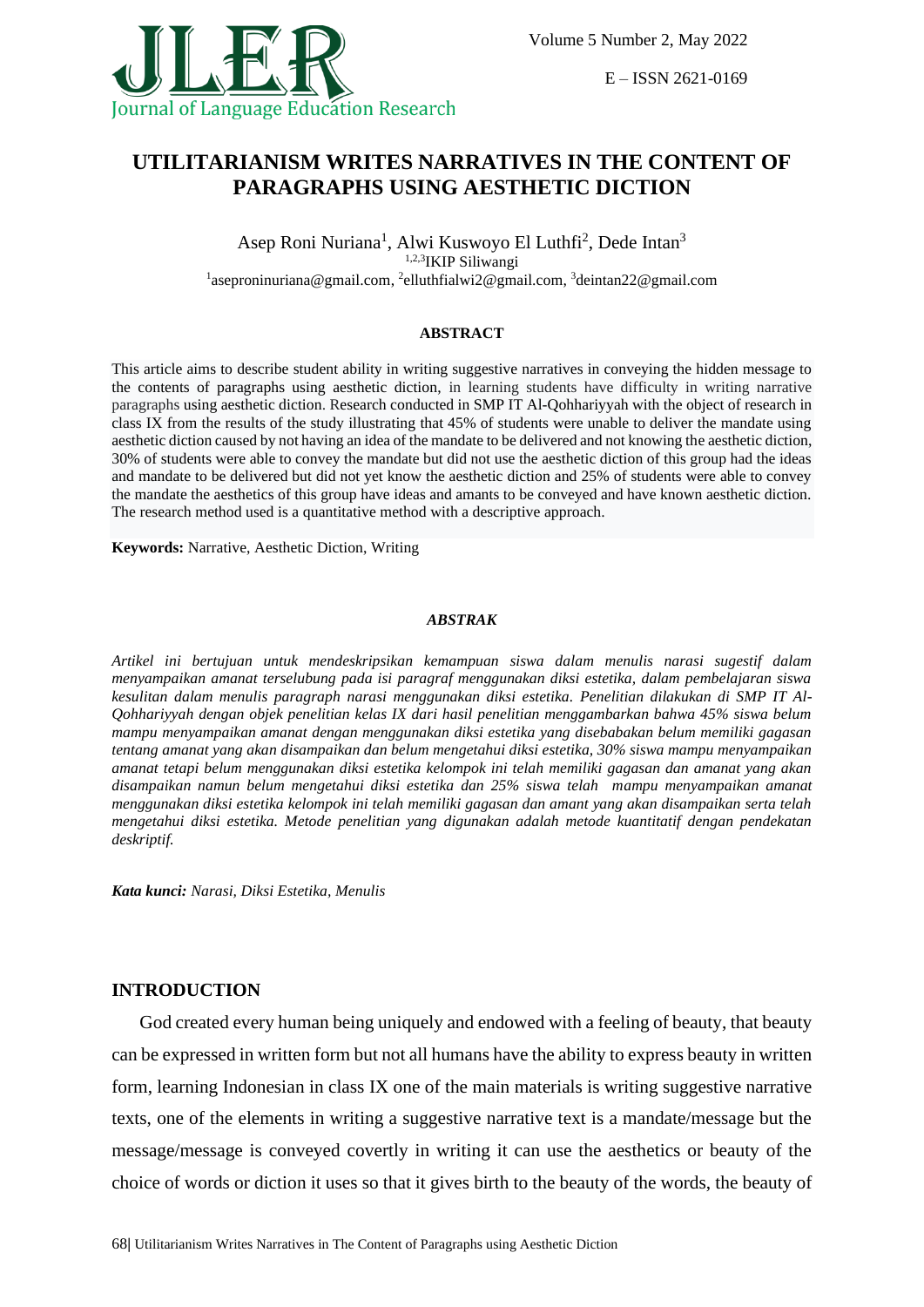

the words or sentences is poured in the form of suggestive narrative text with the intention that those who read suggestive narrative texts are influenced to want to follow the author's mindset and are able to capture the message/mandate conveyed by the author even though the message/mandate is disguised.

 Writing is an activity in an effort to convey messages using language as the main medium. In an essay, there is a paragraph consisting of a series of words that form a sentence, forming the essay is a paragraph. Expressing a message in the form of a series of words to form a sentence until it becomes a composed paragraph is the process of writing a text. In essence, the content of the paragraph is conveying a structured message, the message is conveyed covertly by using aesthetic diction which is the focus of the suggestive narrative text in this article.

 At this time the language used by class IX students in general does not use good and correct language, especially using aesthetic diction, which is far from this, perhaps because of the lack of students' knowledge of aesthetic diction and the absence of habituation to the use of aesthetic diction in schools. Learning to write suggestive narrative texts not only teaches students to convey hidden messages or express ideas/ideas in written form but must touch the selection of good and beautiful words in the hope that students recognize aesthetic diction and use them in their interactions and daily life. It's our job, especially the teachers, to introduce good and correct language and use aesthetic diction to all students so that the language that develops among students who are still teenagers is good and correct Indonesian and pay attention to aesthetic diction in its use.

 McCrimmon in (Slamet, 2008), suggests that writing is an activity in exploring thoughts/ideas and feelings/feelings about a subject, the selection of the subject to be written determines the technique/how to write it so that those who read can understand clearly, ease of understanding of the subject. the content of the writing of the author should be the main focus. While (Slamet, 2008) himself said that writing is an activity that requires complex abilities/skills.

 Defines that text is a series of signs that are transmitted to the recipient from the sender through certain media or certain codes. In principle, the text is a script that contains a series of words from the author, (Sobur, 2011).

 Writing texts in this article is focused on writing suggestive narrative texts, according to Finoza (Dalman, 2015), stating that: Narrative essays come from English, namely narration which means telling is a form of literary work that contains a story that tells a story. created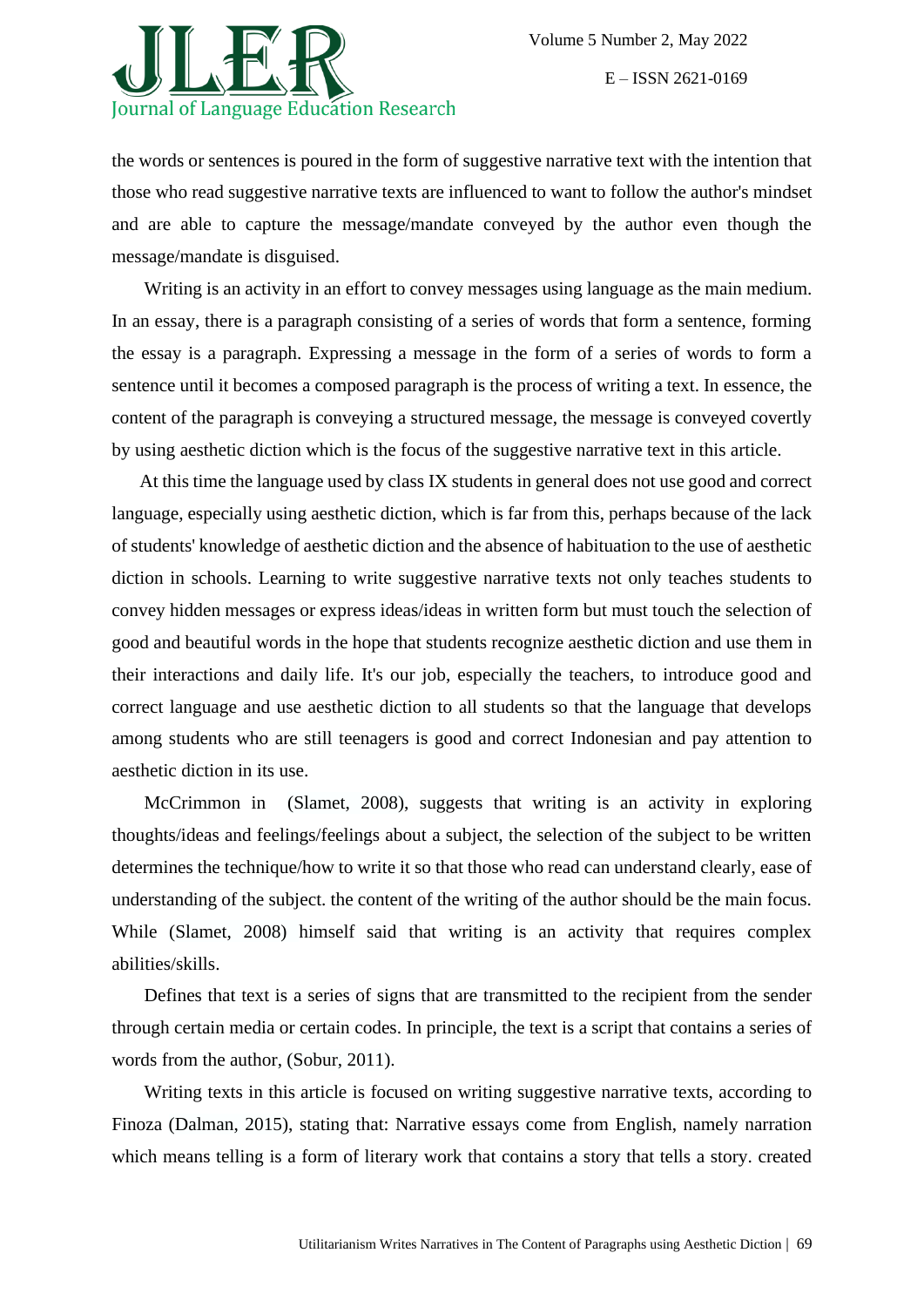

with a series of events / actions of a person's actions sequentially / chronologically that takes place in the unity of time. In principle, suggestive narration is a series of words that have a specific/special purpose, the contents of which convey a vague/covered mandate/message/message to the listener or reader so that it seems as if they see/feel whatever is written by the author which is arranged in paragraphs. (Keraf, 2007) argues that a narrative has the following characteristics,

- 1) Actions/actions become the main thing,
- 2) Sequential time is set,
- 3) Can answer the question "what happened?",
- 4) There is a conflict.

 Diction according to the KBBI is the choice of words that are harmonious in using them, while aesthetics can be interpreted as beauty is a branch of philosophy that studies beauty and art. So aesthetic diction means the use of beautiful Indonesian vocabulary or the choice of words as outlined in the suggestive narrative text are beautiful, good and true words.

# **METHOD**

 The guide book on the research method used is a book by prof. Sugiono with the following data collection steps/techniques:

- 1. Interview technique, according to Esterberg (Sugiyono, 2014), interview/question-andanswer is a meeting of several people in exchanging ideas/ideas and information through asking and answering, so that they can construct meaning in a particular object.
- 2. Observation/Observation Techniques, (Sugiyono, 2014), argues that, observation is a complicated and complex process, in psychological and biological processes it is arranged in many processes. The process includes observation and memory / memory.
- 3. Documentation Techniques, according to (Sugiyono, 2014), a document is a record of events that have occurred. The form of the document can be in the form of a monumental work of a person, an image and also a writing. Documents in the form of writing can be in the form of biographies, other people's life stories (life histories), policies, stories, regulations, diaries. Documents in the form of images such as: sketches, live images, photos and so on. Documents in the form of works can be in the form of films, sculptures, pictures, works of art and others. Documentation studies are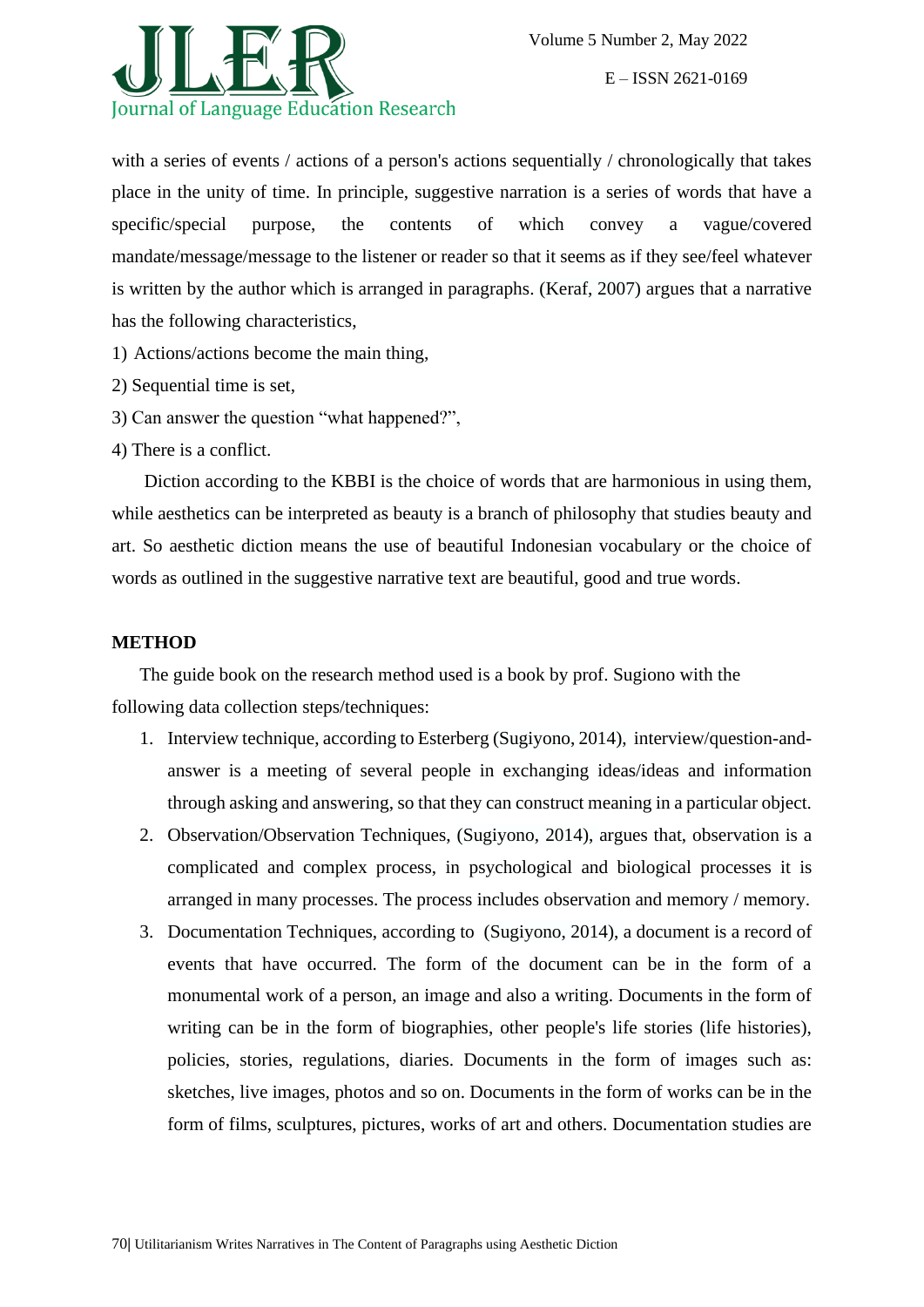

complementary to the use of observation or question and answer/interview methods in qualitative research.

4. Triangulation, in this technique the collection of information/data is intended to collect information/data which is a combination of many information/data collection techniques and sources of information/data that existed previously.

The quantitative research method with a descriptive approach is a research method that has been commonly used by researchers, including the author in this article. If you have similarities in writing or a series of words. (Soendari, nd), it can be said that it is reasonable because you use the same source book from the same author, and it does not mean that the author is plagiarizing, it cannot be denied, let alone avoided, because in fact so many use the same reference book.

# **RESULTS AND DISCUSSION**

### **Results**

 The main focus of this article is the utilitarianism of writing suggestive narratives in conveying a hidden message on the content of paragraphs using aesthetic diction, the research was conducted at SMP IT Al-Qohhariyyah with class IX research objects with a total sample of 100 students of class IX from various classes. The results can be seen in the following

| No                                                                  | Indicator                            | N <sub>1</sub> |    |           | $N2$ $N3$ $N1:N2:N3$ |
|---------------------------------------------------------------------|--------------------------------------|----------------|----|-----------|----------------------|
|                                                                     | Able to convey messages/messages     | 25             | 25 |           | 25                   |
| $\mathcal{D}$                                                       | Able to use aesthetic diction        | 30             |    |           | 30                   |
| 3                                                                   | Unable to convey the mandate/message |                |    | 30        |                      |
| 4                                                                   | Unable to use aesthetic diction      | 45             |    |           |                      |
| Number of students who follow the process of writing narrative text |                                      |                |    | 1 ( ) ( ) |                      |

| Г<br>∩<br>H |  |
|-------------|--|
|             |  |

Information,

 $N1 =$  Students in the process of writing narrative texts using aesthetic diction

 $N2$  = Students in the process of writing narrative texts that are able to convey

messages/messages

 $N3$  = Students in the process of writing narrative texts who have not been able to convey the mandate/message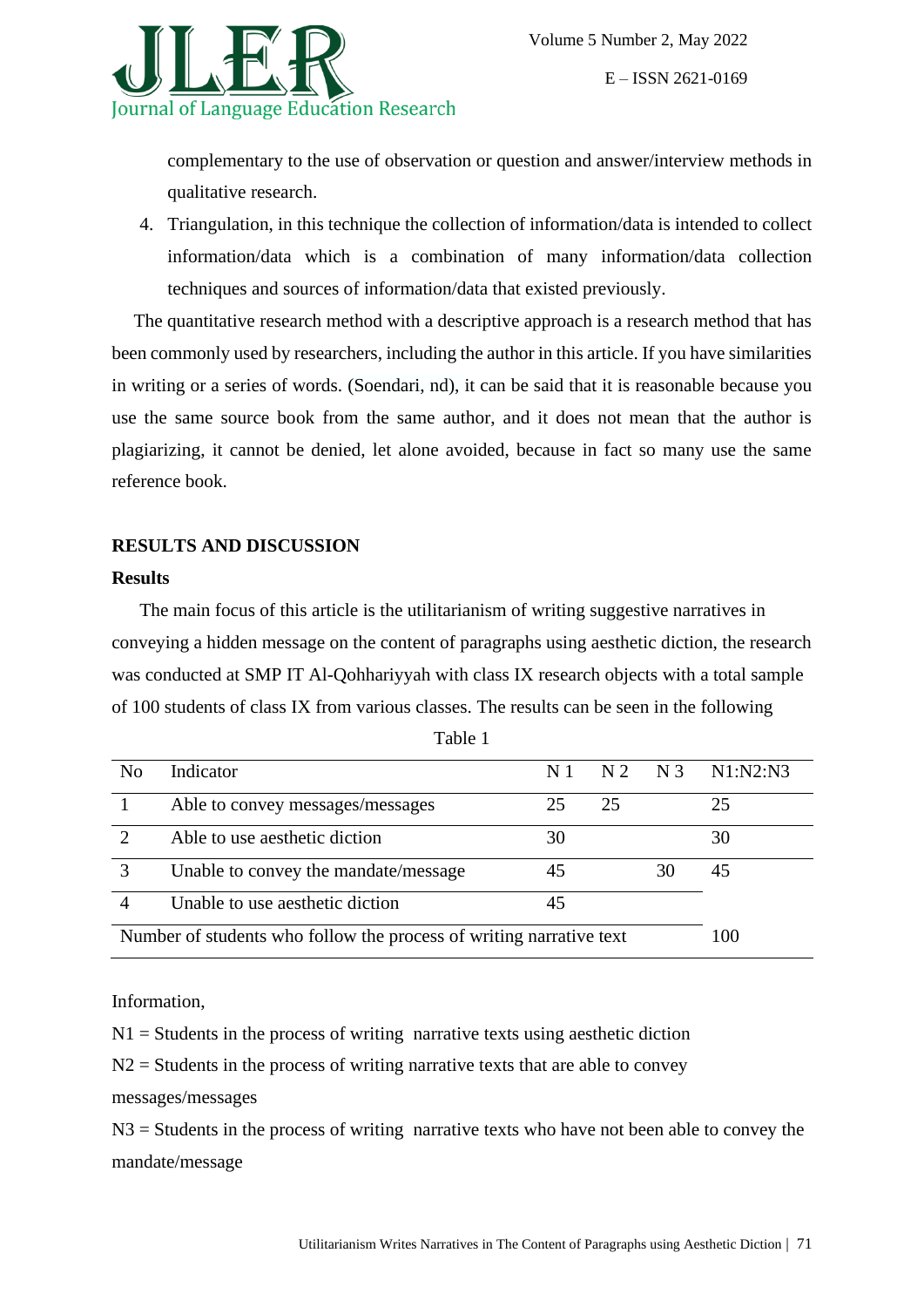

 $N1:N2:N3 =$  comparison between N1, N2 and N3

 From table 1 above it can be concluded that 25 students have been able to write narrative texts in conveying hidden messages/messages using aesthetic diction, 30 students are able to write suggestive narrative texts in conveying hidden messages/messages, so the number of students who have been able to convey hidden messages/mandates a number of 55 students, but if broken down again only 25 students have been able to write narrative texts with hidden messages/messages, and are able to use aesthetic diction while 30 students are only able to convey hidden messages/messages, and have not been able to use aesthetic diction, while 45 students have not able to write narrative texts in conveying hidden/vague messages/messages, and has not been able to use aesthetic diction. Thus, it is clear that more students have been able to convey hidden messages/messages in writing suggestive narrative texts, but there are also more students who have not been able, to write narrative texts using aesthetic diction. The following table causes students to be unable to use aesthetic diction.

| H<br>. . | , |  |
|----------|---|--|
|          |   |  |

| $N_{\Omega}$ | Indicator                            | Reason            | Amount |
|--------------|--------------------------------------|-------------------|--------|
|              | Unable to convey the mandate/message | Do not have ideas | 45     |
|              | Unable to use aesthetic diction      | Do not know       |        |

From table 2 above it can be concluded that 45 students have not been able to convey the mandate/message because they do not have ideas and 75 students have not been able to use aesthetic diction because they do not know aesthetic diction maybe because there is no habituation and lack of reading activities from students which results in language vocabulary. There are few Indonesian students who are known to class IX so it is difficult to develop essays in paragraphs using aesthetic diction. If presented will be illustrated in the table below.

| anie |  |
|------|--|
|------|--|

| N <sub>0</sub> | Indicator                                                                               | Percentage |
|----------------|-----------------------------------------------------------------------------------------|------------|
|                | Students are able to convey the message using aesthetic diction                         | 25 %       |
|                | Students are able to convey the message but have not used aesthetic diction             | 30 %       |
|                | Students have not been able to convey the message by using aesthetic diction 45 %       |            |
|                | So utilitarianism in writing suggestive narratives in conveying a hidden message to the |            |

m in writing suggestive narratives in conveying a hidden message to the contents of paragraphs using aesthetic diction, needs to be trained continuously, and habitually on an ongoing basis.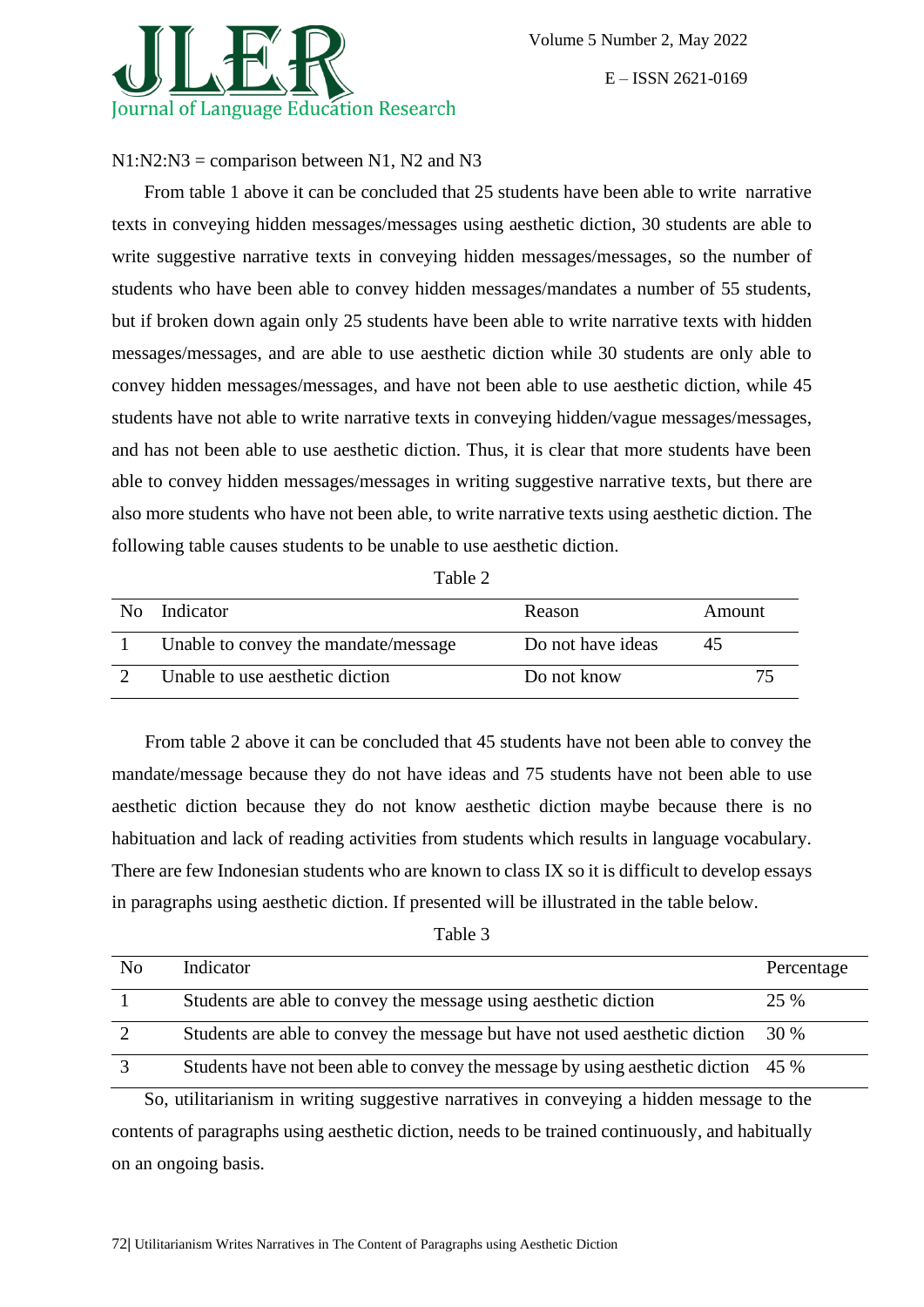

### **Discussion**

 The discussion, based on the results of the study, shows that students have not been able to convey the message in an article, the message is a moral teaching or message that the author wants to convey to the reader. The solution to the problem or the end of the problem in the story can be referred to as a mandate. The mandate is an afterthought that is restated by the reader, (Suherli, 2017). Diction is the selection of words to express ideas or ideas and feelings, word selection is the process or act of choosing words that can express ideas appropriately, while word choice is the result of that process or action. Aesthetics is a science that studies the processes and rules in creating a work of art, which is expected to cause positive feelings for people who see and feel it (Vero, 2015). Students have difficulty using aesthetic diction, and conveying the message in a writing, this happens because of several factors, including the literacy factor of the students who are still lacking, from the results of this study it could be a finding, that student literacy needs to be considered, especially writing literacy and literacy in terms of read.

#### **CONCLUSION**

 It can be concluded that students' narrative writing skills still need to be improved, from the data that has been presented, as many as 25% have been able to write narratives properly and correctly according to predetermined indicators, and 75% of students have not been able to write narratives according to predetermined indicators. this is caused by the lack of student literacy, and this is a shared responsibility in improving literacy, especially for students.

# **REFERENCES**

- A. Sobur. (2017). *[Kamus besar filsafat: refleksi, tokoh, dan pemikiran.](javascript:void(0))* Bandung: Pustaka Setia.
- A. Sobur. (2001). *[Analisis teks media: suatu pengantar untuk analisis wacana, analisis](javascript:void(0))  [semiotik dan analisis framing.](javascript:void(0))* Bandung: Remaja Rosdakarya.
- Dalman. (2015). *Keterampilan Menulis.* Jakarta: PT. RajaGrafindo Persada.
- Depdiknas. (2008). *Kamus besar bahasa indonesia*. Jakarta : Depdiknas.
- Keraf, Gorys. (2007). *Argumentasi dan Narasi.* Cetakan ke 16 Jakarta: PT. Gramedia Pustaka Utama.